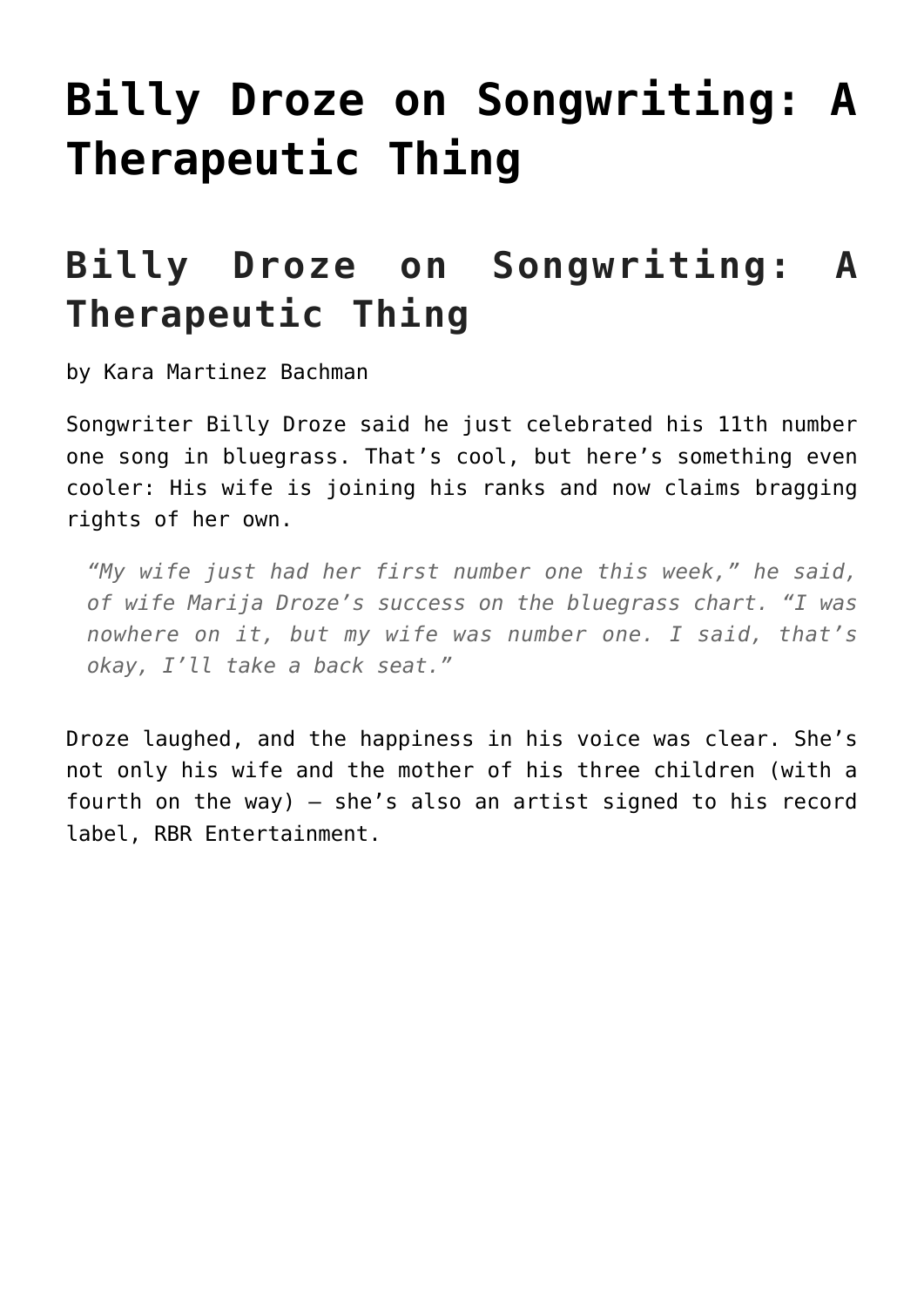

Droze has been recognized for his work; in 2018 he was considered for a Grammy Award. He's made enough waves in the business that he was selected to host — alongside Rhonda Vincent — the 2018 ICMA Awards, held at the Grand Ole Opry. Droze clearly feels pride about the role he plays in the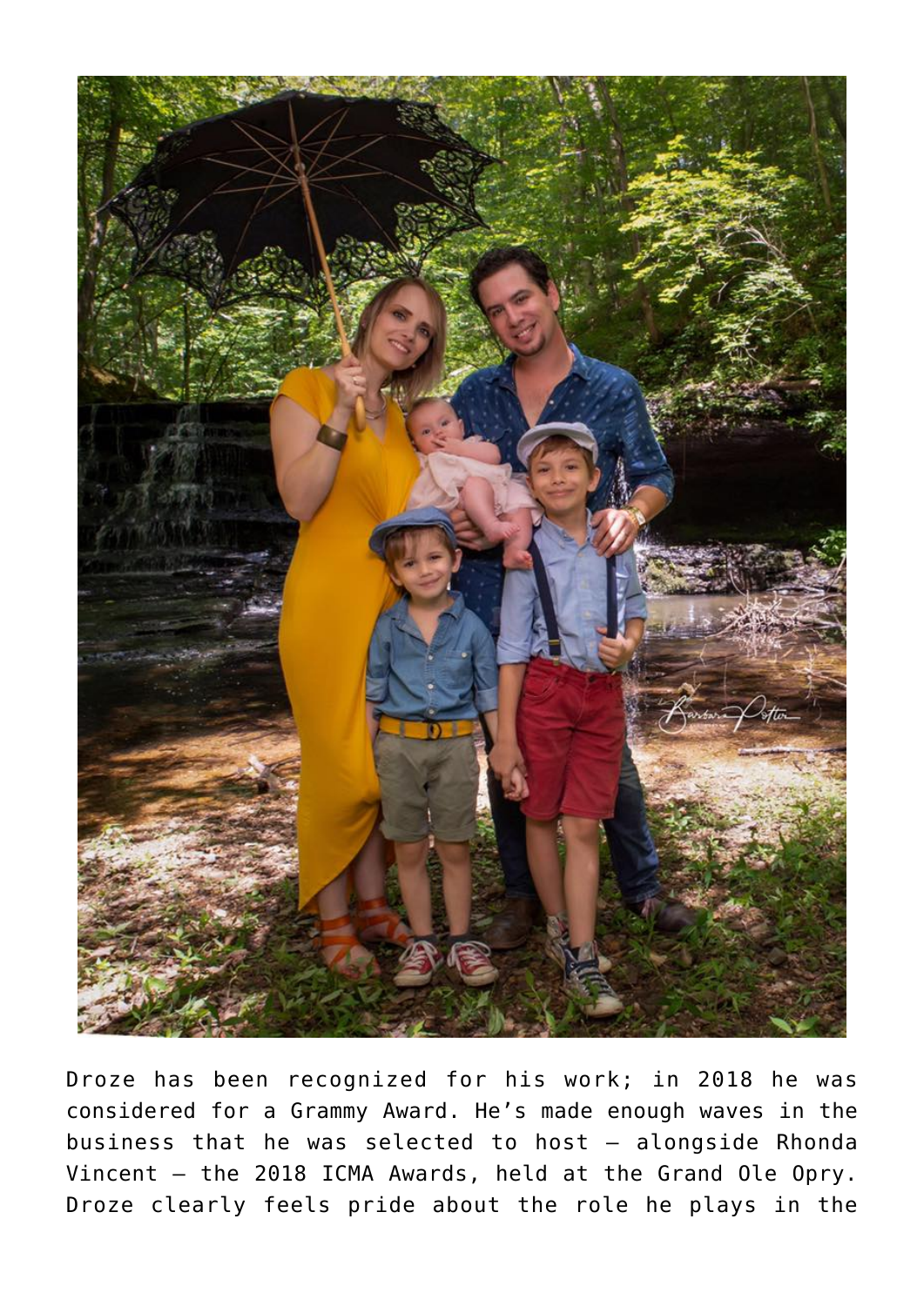careers of other artists. He's penned songs for everyone from The Grascals to Junior Sisk, and his stuff has been recorded by country artists Darryl Worley, Shenandoah and Jamie O'Neil.

*"I live and breathe for music," Droze said. "I was born to do it."*

He's not just a singer and songwriter with a bevy of bluegrass and country recordings under his belt; he's also embraced the work of other artists through RBR Entertainment.



Droze is busy, saying "it's a 24-hour-a-day job, weekends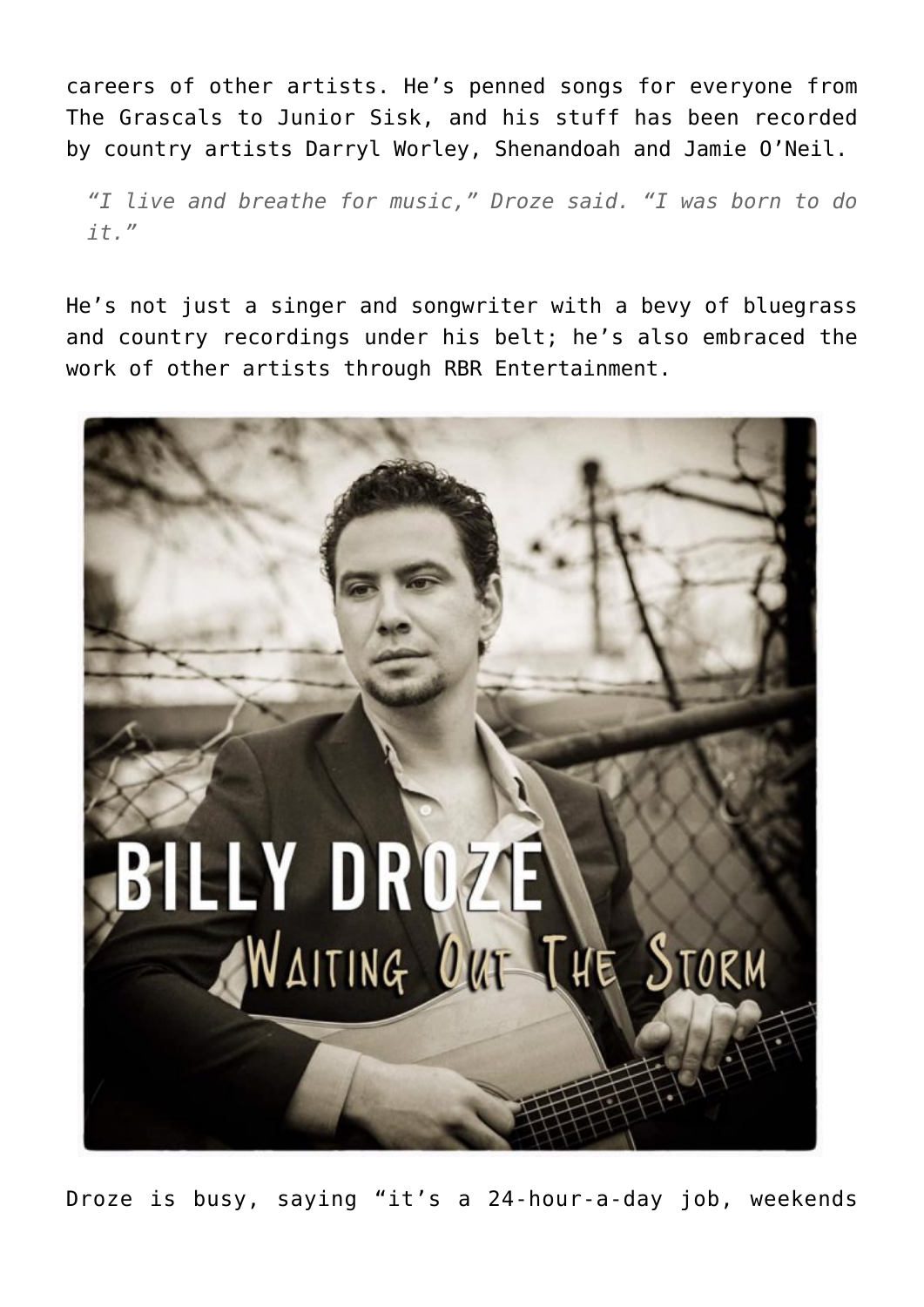included." He spends hours doing his own thing … touring … writing … recording … and some are spent mentoring others in doing theirs. Right now, his next "thing" is in the works and will be ready for fans soon.

"It's in mix and mastering right now," he said, explaining the 12-song album — *Waiting Out the Storm* — was helped along by the current stay-at-home protocols due to the Coronavirus pandemic.

"Thanks to COVID-19, I have finished it in record time, he laughed. "When all this subsides, I'll have it pretty much ready to go."

Droze — who said he's "put out an album a year since the age of 15" — is prolific. He said he believes in "doing what you love and staying at it," so today, he kinda knows the ropes. These days he gets excited not just about his own music, but about helping artists get their footing in the business.

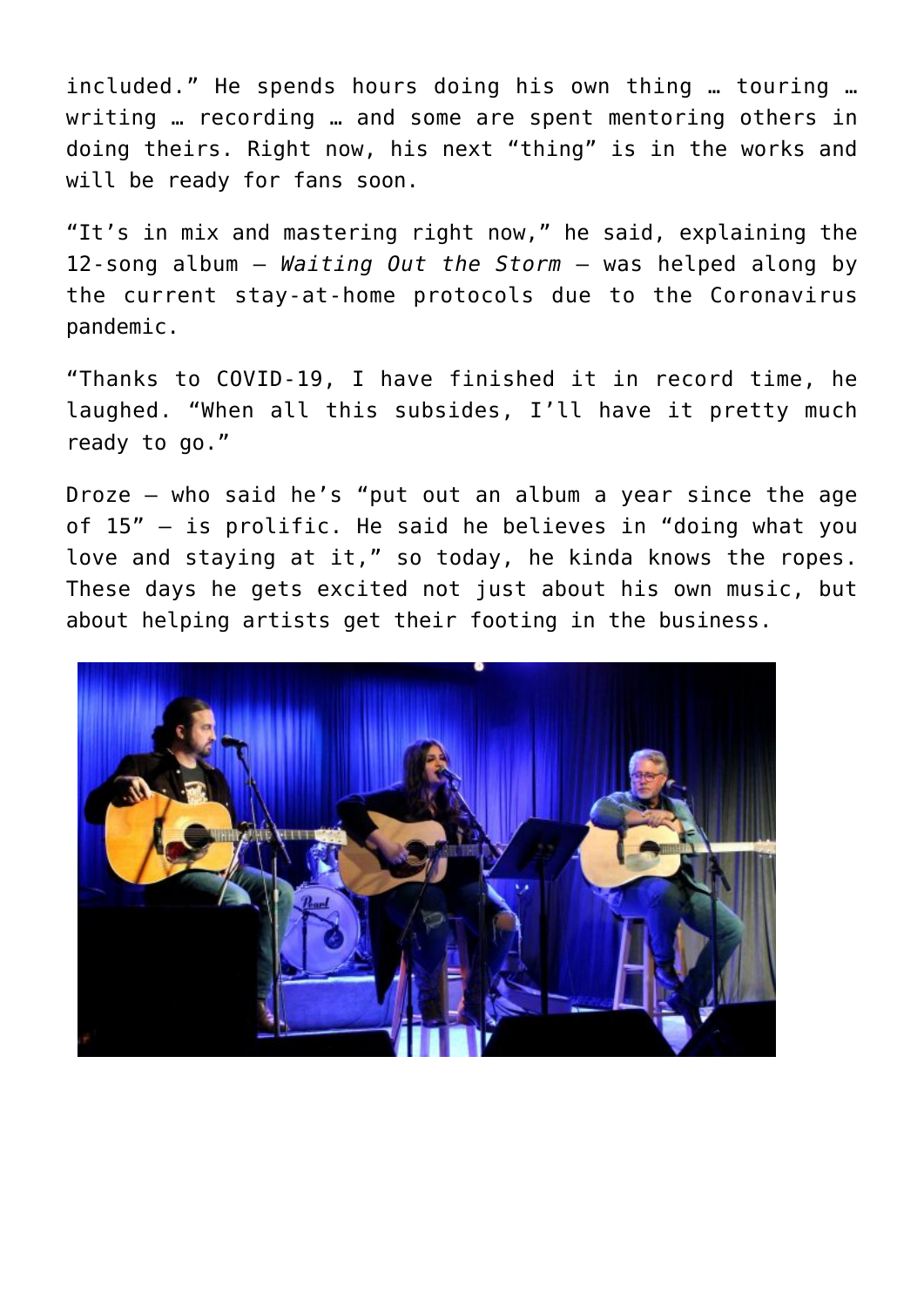

Droze's label has signed three artists in addition to himself, and he's "getting ready to expand a little bit and sign two more acts this year."

The label has one main goal: "To direct others from falling into holes I've fallen into." He'll tell them what he's learned. He'll tell them when they're off-course, "don't go that way, 'cause you're gonna fall down … and that hurts."

"It would almost be wasted knowledge if I didn't share it," he added. "You can save people a lot of heartache … and time … and money."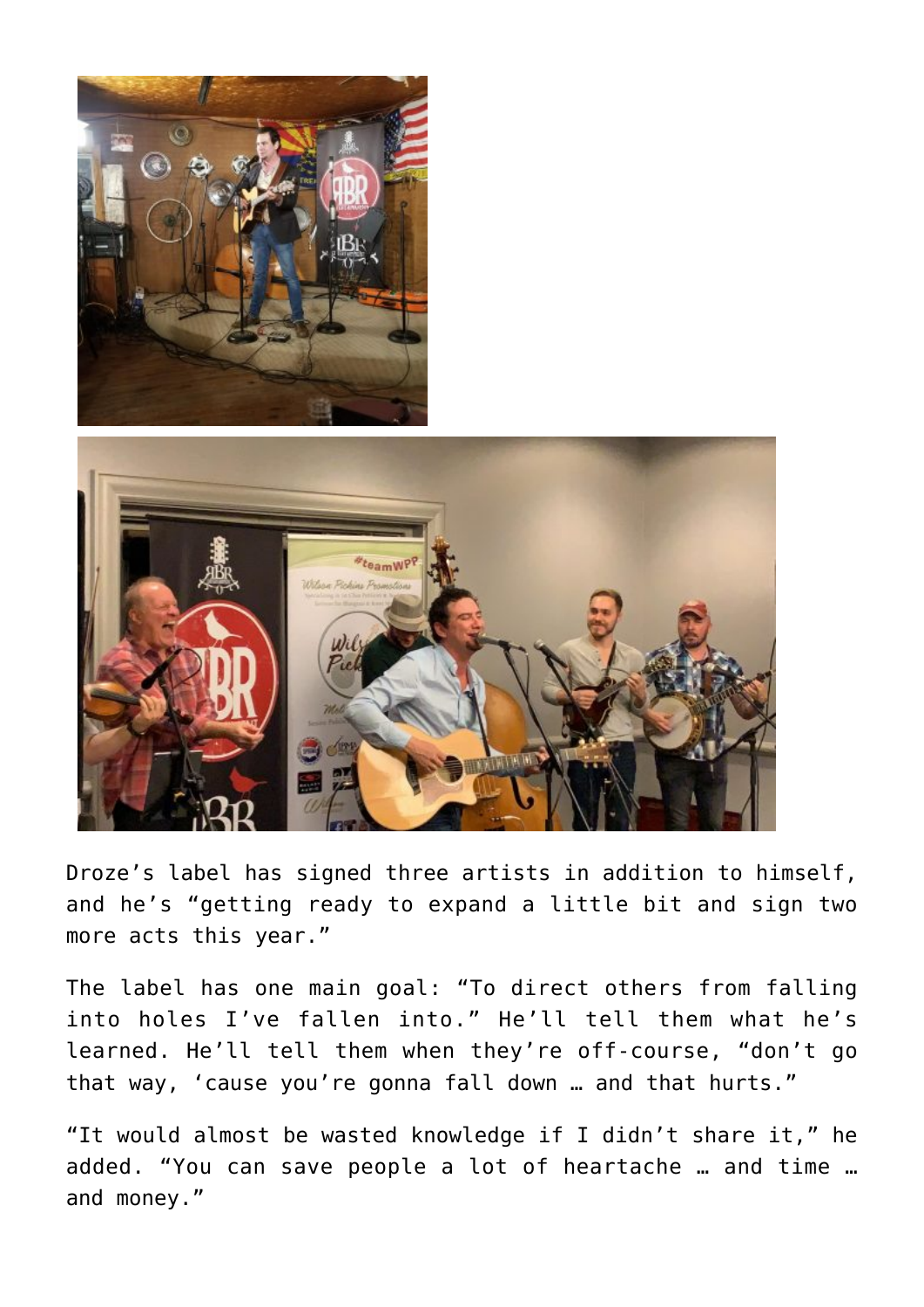He said, of recording other acts.

*"It's becoming a true, sincere passion."*

With that being said, Droze won't be giving short-shrift to his own music, and it sounds as if fans won't be surprised much by what's brewing just over the horizon in "Waiting Out the Storm."

"I'm still keeping it in the vein of bluegrass," he said. "Hard-driving … my brand of bluegrass, unapologetically. For me, it's about as traditional as I get. It's very bandoriented."



Droze's website describes well what he's about: Melodies and a guitar style that combine "traditional roots with a modern twist that's all his own."

As usual, Droze's recent music will be about things that are oh-so-real.